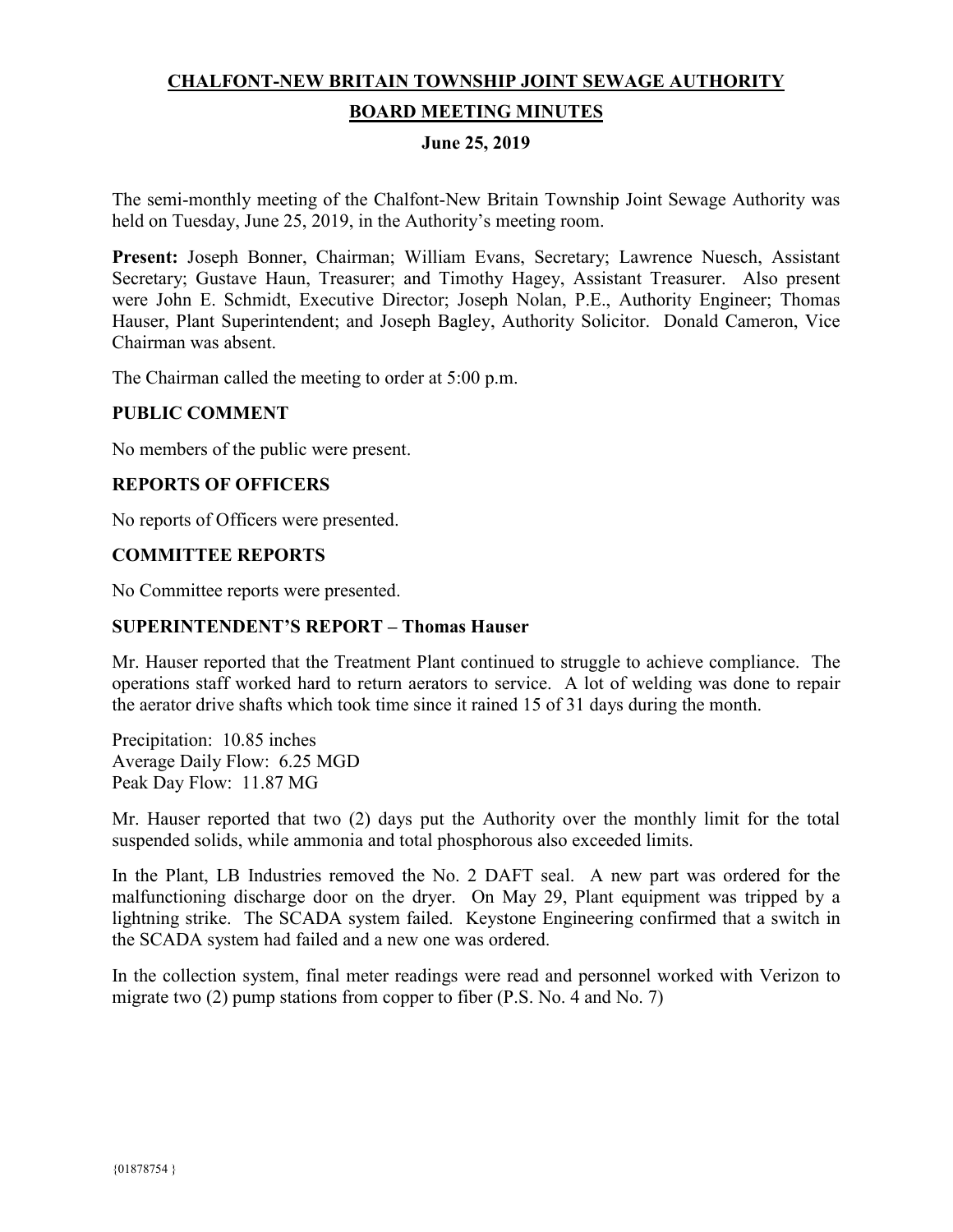# **EXECUTIVE DIRECTOR'S REPORT – John Schmidt**

Mr. Schmidt recommended the award of the fuel oil bid for No. 2 heating oil through the Bucks County Consortium to Riggins Inc. for \$0.0280 above the rack price.

There was a brief discussion regarding the low bid.

**MOTION:** It was **MOVED** by Mr. Hagey and **SECONDED** by Mr. Haun to award the bid to Riggins Inc. for No. 2 heating oil at the above-referenced price. The Motion was unanimously adopted.

Mr. Schmidt next presented a sewage capacity approval form from ELU Chalfont LLC for sixtyone (61) residential units. The parcel was previously approved for sewage capacity for a prior owner who later conveyed the tract.

**MOTION:** It was **MOVED** by Mr. Haun and **SECONDED** by Mr. Hagey to adopt the motion to approve sewage capacity for sixty-one (61) residential units for ELU Chalfont LLC for the intersection of Bristol Road and Butler Avenue and to nullify all previous approvals of capacity for the six (6) tax parcels at the same locations. The Motion was adopted 4-0 with Mr. Evans abstaining.

Mr. Schmidt inquired if there were any changes to the June 11 Minutes as distributed to the Board. None were presented.

Mr. Schmidt asked if there were any questions regarding the fiscal year-end budget report which he distributed at the last meeting. No questions were presented.

Mr. Schmidt inquired whether any Board members were signing up for the PMAA Conference currently scheduled for September 8-11. Mr. Nuesch and Mr. Schmidt discussed the possibility that Mr. Nuesch may sign up.

### **ENGINEER'S REPORT – Joseph Nolan, P.E.**

There was a brief discussion regarding "rolled curbs" out in the parking lot.

Mr. Nolan reported that the paving work was completed and that the Contractor did a very good job. The Contractor corrected a lot of spots where draining issues previously existed.

Mr. Nolan reiterated that there was a productive meeting with the County regarding proposed Pump Station No. 4. Certain arrangements were being made with the County to obtain a survey of the property and to address the concern about liability while a survey crew was onsite.

Mr. Nolan reported on a very productive meeting with the dryer manufacturer Gryphon who sent four (4) representatives to the Authority to submit a revised, final proposal. There was a discussion with the representatives regarding scheduling. Mr. Nolan believes he will have a report for the Board at the second meeting in July. Two (2) dryers in particular have been reviewed. Mr. Schmidt has asked Mr. Nolan to also look at a "do nothing" scenario. Notice of an intent to purchase a new dryer would have to be sent to BCW&SA in accordance with the parties' agreement. Mr. Nolan is estimating that the proposal will be in the \$1.3-1.6 million range. Each proposed dryer is part of a COSTARS bid.